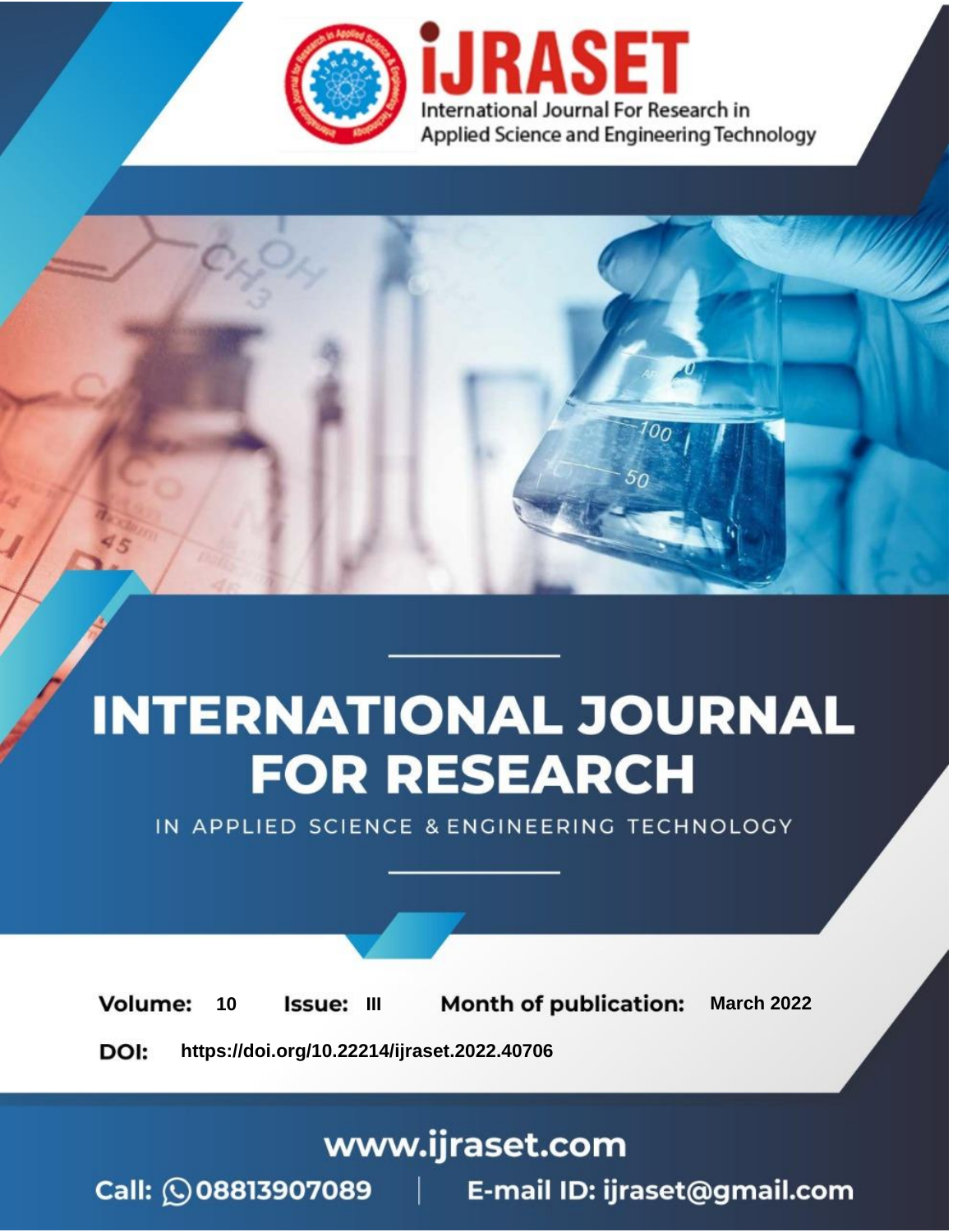

### **Importance of Proteomics in Bioremediation**

Nikita Sankpal

*Research Scholar, Department of Microbiology, School of Science, Sandip University, Nashik Maharashtra, India - 422 213*

*Abstract: Bioremediation can be used to help clean up contaminated regions today since environmental contamination is a major issue. The use of microbial mediated bioremediation offers a lot of potential for effectively restoring a polluted environment, but a lack of detail about the parameters that determine whether certain microbial communities can grow and reproduce in a polluted environment makes this kind of bioremediation challenging. Transcriptomics, proteomics, and interactomics are flourishing fields that hold great potential for addressing long-standing issues about the molecular mechanisms that drive the mineralization pathway. With the aid of microarray technology, transcriptomic approaches have been applied to study the structure and expression of transcripts during mineralisation. However, transcripts cannot generally cause any physiological effect; instead, they must be translated into proteins with significant functions. Two-dimensional polyacrylamide gel electrophoresis (2-DE) is a powerful tool for identifying these proteins via proteomic techniques. The current advancements in mass spectrometry (MS) and protein microarrays are playing an important role in functional proteomics. A comprehensive genome-wide analysis of differentially expressed proteins and a screen for proteins that interact with specific mineralization factors would allow us to gain a better understanding of bioremediation.*

*Keywords: bioremediation, transcriptomics, proteomics, interactomics, microarray*

#### **I. INTRODUCTION**

The rapid development of industries has not only improved human lives in many ways, but also had a detrimental effect on the environment.

As a result of industrial waste and other sources, soil, water, and the air are contaminated with toxic pollutants. Reduced availability of arable land, potable water, and clean air has become a global crisis. In spite of the fact that hazardous waste disposal has become more recognized than in the past, there is still a significant amount of land and water that is contaminated. Various physical and chemical methods are used to clean up contaminated soil, but they do not restore the site's biodiversity once the treatment is completed (Zhang, Li, and Nie 2010).

Unlike these methods, bioremediation is a non-toxic, cost-effective, and sustainable method for removing toxic contaminants from our environment. It utilizes a multitude of microorganisms to remove pollutants from our environment. There are, however, some limitations associated with bioremediation, including the fact that it takes time and has a narrow action range (Maphosa et al. 2012). A culture-independent technique of genomics can now be used on-site for the analysis of uncultivable microorganisms used for bioremediation. As a result of these efforts, several new 'omics' fields have been created: transcriptomics, proteomics, metabolomics, interactomics, etc.

Analyzing proteins can be very challenging. Unlike other cellular macromolecules, proteins are found in all subcellular compartments that are defined by the envelope architecture or membrane invaginations. Typically, soluble proteins are located in the cytoplasm or periplasm (if present).

They are also secreted to the extracellular milieu. In view of the huge structural and functional diversity of proteins, only rational combinations of diverse analytical approaches can provide an overview of the overall state of a cell. Measuring the complexity of microbial proteomes depends on three factors: genome size, localization within cells, and adaptation to environmental changes. The widespread adoption of proteomic methods in the past decade was due primarily to the availability of robust analytical methods (such as two-dimensional gel electrophoresis), and the affordability and accessibility of mass spectrometers. (Wöhlbrand, Trautwein, and Rabus 2013).

A proteomics study analyzes all of the proteins present in a living organism in order to generate a comprehensive picture of how the proteins function within the specific environment (Peter Chovanec 2017). The proteomics approach provides a comprehensive view of the protein complement of biological systems and, working in combination with other omics technologies, it has a significant role to play in helping us discover the mechanisms of these cellular processes and, consequently, advance the development of environmental biotechnologies (Lacerda and Reardon 2009).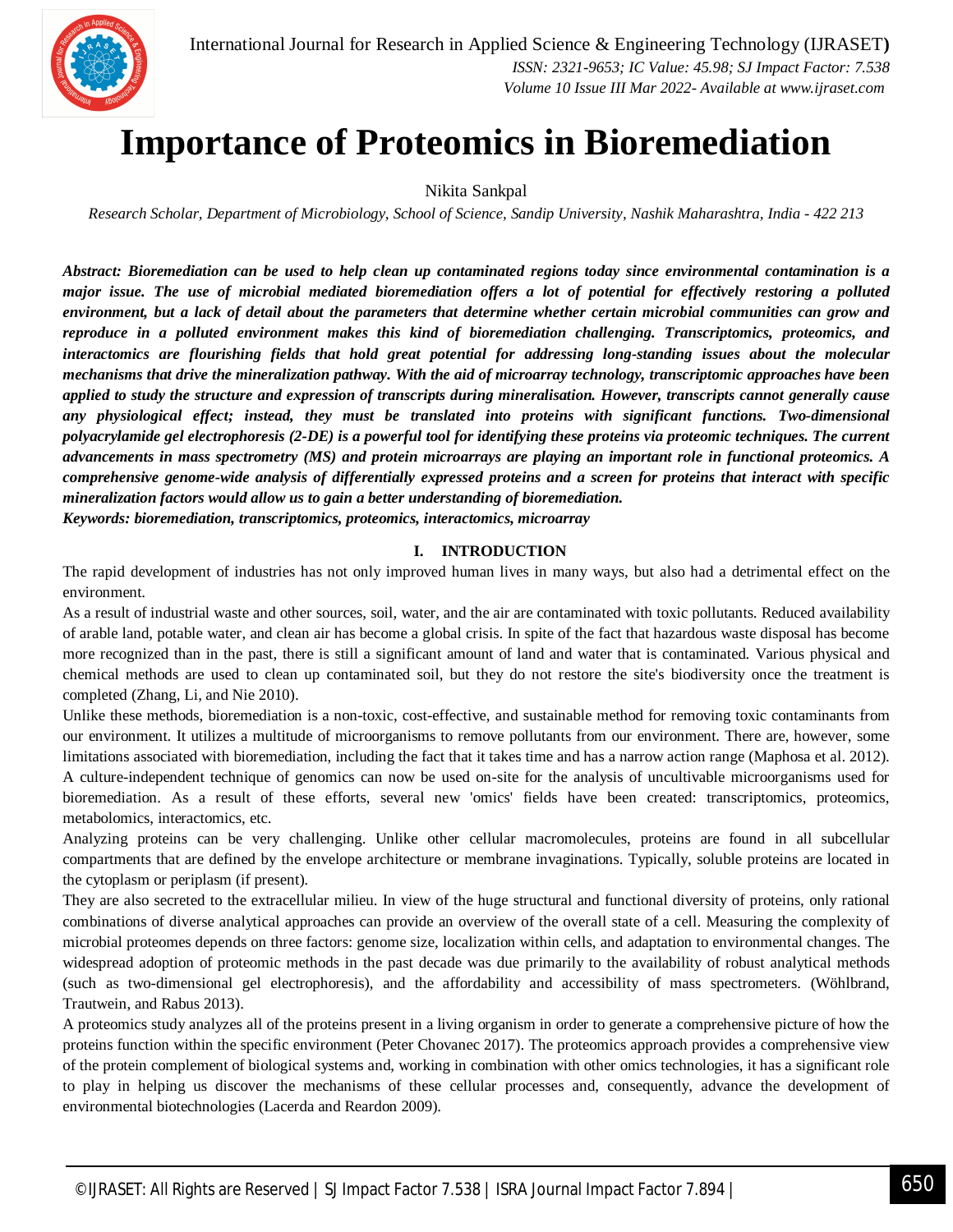

International Journal for Research in Applied Science & Engineering Technology (IJRASET**)**  *ISSN: 2321-9653; IC Value: 45.98; SJ Impact Factor: 7.538 Volume 10 Issue III Mar 2022- Available at www.ijraset.com*

Proteomics is a valuable technique that is more complex than genomics, since an organism's genome is more or less constant, but the proteome varies from cell to cell and over time. By studying the sequence of proteins produced by bacterial cultures (proteomics) and in environmental samples (metaproteomics), it may be possible to uncover differences in the composition and production of proteins and find many proteins that play a critical role in the physiological response of microbes to pollutants. (Dangi et al. 2019).

In addition, metaproteomics has also been used to detect protein expression profiles of microbial communities in environmental samples without culturing any bacteria in the samples. This approach reflects the actual functional activities of microbes in a particular ecosystem.

Due to the advent of two-dimensional gel electrophoresis (2-DE) combined with mass spectrometry and protein sequencing, as well as improvements in protein structure databases, this approach is increasingly feasible (Herbst et al. 2016).

#### **II. IMPACT OF PROTEOMICS ON BIOREMEDIATION.**

The proteome of membrane proteins plays an important role in bioremediation, particularly in terms of PAH biodegradation, where alterations in any particular bacterium affect cell surface proteins and receptors. With the introduction of MudPIT, a new method of multidimensional protein identification, 2-DE is now more suitable to be used in compartmental proteomics (Singh and Nagaraj 2006).

PAHs, ubiquitous environmental pollutants, must be eliminated from the environment. The use of naturally occurring microorganisms and genetically engineered microorganisms has been partially successful in the *in situ* and *ex situ* bioremediation of PAHs (Dell' Anno et al. 2021)*.*

Metaproteomics has given a new window into the functional and phylogenetic processes involved in the biodegradation of hydrocarbons in soil. During PAH biodegradation, dioxygenases convert aromatic hydrocarbons to cis-dihydrodiol. A lower proportion of metaproteomes occurs in compost treated soils, which may be associated with the biodegradation of petroleumderived alkanes and PAHs. Members of *Sphingomonadaceae* plays a key-role in the biodegradation of aromatic compounds in the compost-amended soil (Bastida et al. 2016).

To date, proteomic analysis of *Pseudomonas putida KT2440* incubated with aromatic compounds has identified 110 proteins involved in hydrocarbon degradation. A few of them are benzoate dioxygenase (BenA, BenD), catechol 1,2-dioxygenase (CatA), protocatechuate 3,4-dixoygenase (PcaGH), β-Ketoadipyl CoA thiolase (PcaF) and 3-oxoadipate enol-lactone hydrolase (PcaD) (Kim et al. 2006)**.** Similarly, the proteomic approach has recently led to the identification of about 250 proteins involved in hydrocarbon degradation pathways in *Pseudomonas sp*.

The predominant drivers of the bioremediation process are F420-dependent oxidoreductase and phthalate 4,5-dioxygenase grown in the presence of pyrene (Swati et al. 2020).

Fungus such as *Pycnoporus sanguineus* shows efficient and promising metabolic mechanism for bioaugmentation and biodegradation of TPhP-polluted water-sediment, which is of great significance to make better use of white rot fungi in TPhP contamination bioremediation.

It has desired ability to degrade TPhP under optimal conditions. Proteomic analysis suggests that TPhP is hydroxylated, oxidatively cleaved, and methylated by cytochrome P450s, aromatic compound dioxygenases, oxidative species-generation enzymes, and methyltransferases (Feng et al. 2021).

Organohalides are highly toxic and persistent in the environment, and bioremediation techniques should be used to remove or neutralize them. (Wohifarth and Diekertt et al.1997.) Anaerobic bacteria that can perform organohalide respiration have therefore been highly sought after as candidates for bioremediation in sites with low oxygen concentrations, such as aquatic sediments, submerged soils, and groundwater (Anon 1998a; Smidt and de Vos 2004).

By analysing how organohalide respiring bacteria respond to various conditions, proteomic approaches can be used to develop concepts that describe interactions between these bacteria and its cellular components with respect to its environment. Species of bacteria that respire organohalide are often found in consortia containing other anaerobes, such as *Desulfovibrio, Eubacterium, Acetobacterium*, *Citrobacter, Spirochetes*, and *Clostridium,* that produce hydrogen and acetate from organic substrates (Anon 1998b; Duhamel and Edwards 2006; Lee et al. 2006; Richardson et al. 2002).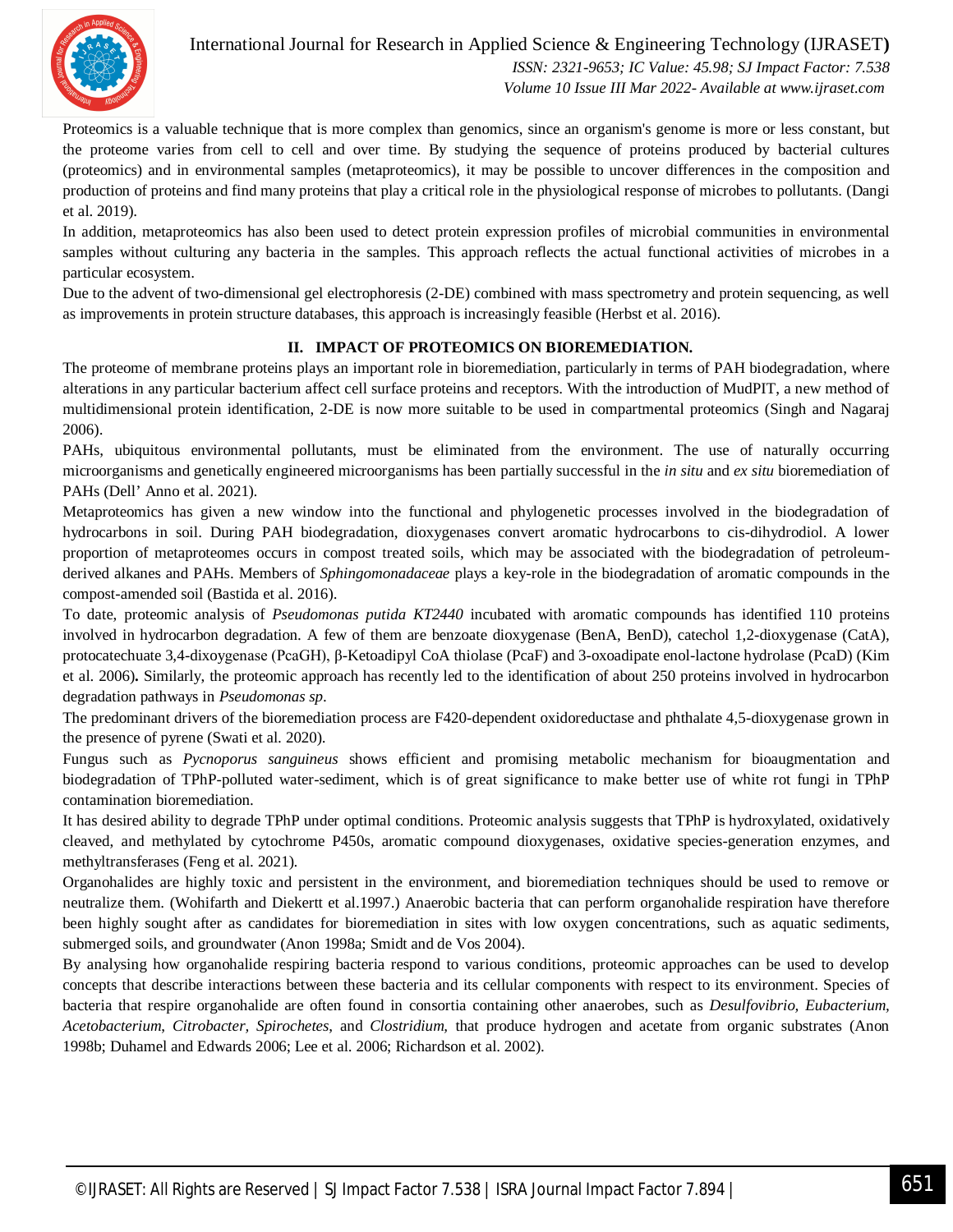

#### International Journal for Research in Applied Science & Engineering Technology (IJRASET**)**  *ISSN: 2321-9653; IC Value: 45.98; SJ Impact Factor: 7.538 Volume 10 Issue III Mar 2022- Available at www.ijraset.com*

| Sr. No.          | Name of Micro-organism    | Degraded Pollutant     | References              |  |
|------------------|---------------------------|------------------------|-------------------------|--|
| 1.               | Pseudomonas putida KT2440 | Aromatic compounds     | (Swati et al. 2020)     |  |
| 2.               | Sphingomonadaceae spp.    | Polycyclic<br>aromatic | (Bastida et al. 2016)   |  |
|                  |                           | hydrocarbon            |                         |  |
| 3.               | Pycnoporus sanguineus     | Triphenyl<br>phosphate | (Feng et al. 2021)      |  |
|                  |                           | (TPhP)                 |                         |  |
| $\overline{4}$ . | Desulfovibrio,            | Organohalides          | 1998b;<br>(Anon         |  |
|                  | Eubacterium,              |                        | Duhamel<br>and          |  |
|                  | Acetobacterium.           |                        | Edwards 2006; Lee et    |  |
|                  | Citrobacter.              |                        | al. 2006; Richardson    |  |
|                  | Spirochetes, and          |                        | et al. 2002)            |  |
|                  | Clostridium               |                        |                         |  |
| 5.               | Consortia of              | Petroleum              | (Dell'Anno<br>et<br>al. |  |
|                  | Alcanivorax,              | hydrocarbons           | 2021:<br>Yakimov,       |  |
|                  | Halomonas,                |                        | Timmis,<br>and          |  |
|                  | Marinobacter,             |                        | Golyshin 2007)          |  |
|                  | Oleispira,                |                        |                         |  |
|                  | Thalassolituus, and       |                        |                         |  |
|                  | Oleiphilus.               |                        |                         |  |
| 6.               | Halomonas,                | Diesel oil             | (Dell'anno<br>al.<br>et |  |
|                  | Dietzia, and              |                        | 2020)                   |  |
|                  | Arthrobacter              |                        |                         |  |
| 7.               | Cladosporium,             | Aliphatic hydrocarbon  | (Amend et al. 2019)     |  |
|                  | Aspergillus,              | degradation            |                         |  |
|                  | Cunninghamella,           |                        |                         |  |
|                  | Penicillium,              |                        |                         |  |
|                  | Fusarium, and             |                        |                         |  |
|                  | Mucor                     |                        |                         |  |

|  |  |  |  |  |  | Table 1. List of Micro-organisms involved in bioremediation. |
|--|--|--|--|--|--|--------------------------------------------------------------|
|--|--|--|--|--|--|--------------------------------------------------------------|

#### **III. APPROACH TOWARDS PROTEOMICS**

The majority of proteomics studies require a pre-fractionation of the samples prior to mass spectrometry (MS) analysis. This can be achieved via gel electrophoresis or by certain gel-free techniques. In terms of resolution and reproducibility, 2D-Gel electrophoresis (2D-GE) is now the best method for separating complex protein mixtures. In spite of this, there are some drawbacks such as limited ability to fractionate hydrophobic proteins and glycoproteins successfully, detection of small peptide molecules, and quantitative uncertainty (Lambert et al. 2005). Generally, 2D-GE is not as reproducible as LC-based separation, which is an important advantage for comparative proteomics. As an example of a statistical package which facilitates semiquantitative proteomics, we can mention Progenesis (Nonlinear Dynamics), ImageMaster 2D Platinum (Ge Healthcare, Amersham Biosciences) and PDQuest (Bio-Rad).

By introducing MS technology to proteomics, we have greatly enhanced the throughput of proteomic studies as compared to electrophoretic and chromatographic approaches. MS allows us to identify post-translational modifications such as phosphorylation and acetylation, both essential for cell signalling and epigenetics (Bantscheff et al. 2012).

#### **IV. CONCLUSION**

Developing a successful bioremediation strategy requires an in-depth understanding of degradative microbial communities, a challenging task for microbiologists. Genomic analysis, metabolomics, and proteomics have thus become major tools for the identification of all the unexplored microbial communities capable of degrading heavy metals and the identification of the diverse metabolites produced by organisms to cope with stress.

Compared to conventional remediation methods, bioremediation techniques have been found to be far more efficient and effective and it also maintains the ecological balance of the environment. To conclude, it will be necessary to evaluate *in situ* sediment bioremediation on a large scale, by scaling up laboratory or small-scale studies, as well as estimating economic costs and environmental impacts. As a result, they are important elements for the development of sustainable and eco-compatible bioremediation interventions on contaminated sites.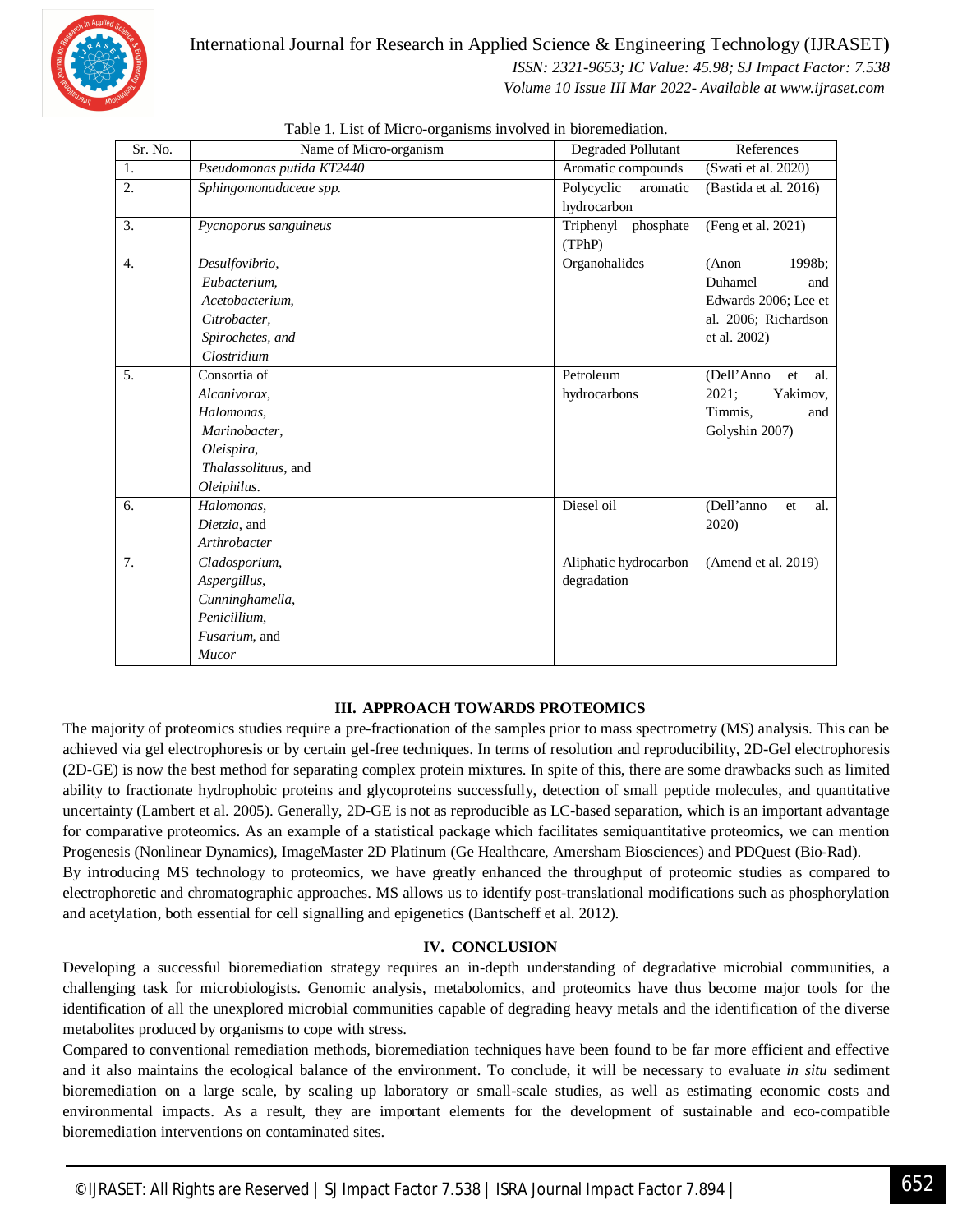International Journal for Research in Applied Science & Engineering Technology (IJRASET**)**



 *ISSN: 2321-9653; IC Value: 45.98; SJ Impact Factor: 7.538*

 *Volume 10 Issue III Mar 2022- Available at www.ijraset.com*

#### **BIBLIOGRAPHY**

- [1] Amend, Anthony, Gaetan Burgaud, Michael Cunliffe, Virginia P. Edgcomb, Cassandra L. Ettinger, M. H. Gutiérrez, Joseph Heitman, Erik F. Y. Hom, Giuseppe Ianiri, Adam C. Jones, Maiko Kagami, Kathryn T. Picard, C. Alisha Quandt, Seshagiri Raghukumar, Mertixell Riquelme, Jason Stajich, José Vargas-Muñiz, Allison K. Walker, Oded Yarden, and Amy S. Gladfelter. 2019. "Fungi in the Marine Environment: Open Questions and Unsolved Problems." MBio 10(2).
- [2] Anon. 1998a. Modeling the Production of and Competition for Hydrogen in a Dechlorinating Culture.
- [3] Anon. 1998b. Modeling the Production of and Competition for Hydrogen in a Dechlorinating Culture.
- [4] Bantscheff, Marcus, Simone Lemeer, Mikhail M. Savitski, and Bernhard Kuster. 2012. "Quantitative Mass Spectrometry in Proteomics: Critical Review Update from 2007 to the Present." Analytical and Bioanalytical Chemistry 404(4):939–65.
- [5] Bastida, F., N. Jehmlich, K. Lima, B. E. L. Morris, H. H. Richnow, T. Hernández, M. von Bergen, and C. García. 2016. "The Ecological and Physiological Responses of the Microbial Community from a Semiarid Soil to Hydrocarbon Contamination and Its Bioremediation Using Compost Amendment." Journal of Proteomics 135:162–69. doi: 10.1016/j.jprot.2015.07.023.
- [6] Dangi, Arun Kumar, Babita Sharma, Russell T. Hill, and Pratyoosh Shukla. 2019. "Bioremediation through Microbes: Systems Biology and Metabolic Engineering Approach." Critical Reviews in Biotechnology 39(1):79–98.
- [7] Dell' Anno, Filippo, Eugenio Rastelli, Clementina Sansone, Antonio Dell' Anno, Christophe Brunet, and Adrianna Ianora. 2021. "Bacteria, Fungi and Microalgae for the Bioremediation of Marine Sediments Contaminated by Petroleum Hydrocarbons in the Omics Era." Microorganisms 9(8). doi: 10.3390/microorganisms9081695.
- [8] Dell'anno, Filippo, Christophe Brunet, Leonardo Joaquim van Zyl, Marla Trindade, Peter N. Golyshin, Antonio Dell'anno, Adrianna Ianora, and Clementina Sansone. 2020. "Degradation of Hydrocarbons and Heavy Metal Reduction by Marine Bacteria in Highly Contaminated Sediments." Microorganisms 8(9):1– 18. doi: 10.3390/microorganisms8091402.
- [9] Dell'Anno, Filippo, Eugenio Rastelli, Michael Tangherlini, Cinzia Corinaldesi, Clementina Sansone, Christophe Brunet, Sergio Balzano, Adrianna Ianora, Luigi Musco, Maria Rita Montereali, and Antonio Dell'Anno. 2021. "Highly Contaminated Marine Sediments Can Host Rare Bacterial Taxa Potentially Useful for Bioremediation." Frontiers in Microbiology 12. doi: 10.3389/fmicb.2021.584850.
- [10] Duhamel, Melanie, and Elizabeth A. Edwards. 2006. "Microbial Composition of Chlorinated Ethene-Degrading Cultures Dominated by Dehalococcoides." FEMS Microbiology Ecology 58(3):538–49. doi: 10.1111/j.1574-6941.2006.00191.x.
- [11] Feng, Mi, Jiahua Zhou, Xiaolong Yu, Hao Wang, Yushuo Guo, and Wei Mao. 2021. "Bioremediation of Triphenyl Phosphate by Pycnoporus Sanguineus: Metabolic Pathway, Proteomic Mechanism and Biotoxicity Assessment." Journal of Hazardous Materials 417. doi: 10.1016/j.jhazmat.2021.125983.
- [12] Herbst, Florian Alexander, Vanessa Lünsmann, Henrik Kjeldal, Nico Jehmlich, Andreas Tholey, Martin von Bergen, Jeppe Lund Nielsen, Robert L. Hettich, Jana Seifert, and Per Halkjær Nielsen. 2016. "Enhancing Metaproteomics-The Value of Models and Defined Environmental Microbial Systems." Proteomics 16(5):783–98.
- [13] Kim, Young Hwan, Kun Cho, Sung Ho Yun, Jin Young Kim, Kyung Hoon Kwon, Jong Shin Yoo, and Seung il Kim. 2006. "Analysis of Aromatic Catabolic Pathways in Pseudomonas Putida KT 2440 Using a Combined Proteomic Approach: 2-DE/MS and Cleavable Isotope-Coded Affinity Tag Analysis." Proteomics 6(4):1301–18. doi: 10.1002/pmic.200500329.
- [14] Lacerda, Carla M. R., and Kenneth F. Reardon. 2009. "Environmental Proteomics: Applications of Proteome Profiling in Environmental Microbiology and Biotechnology." Briefings in Functional Genomics and Proteomics 8(1):75–87.
- [15] Lambert, Jean Philippe, Martin Ethier, Jeffrey C. Smith, and Daniel Figeys. 2005. "Proteomics: From Gel Based to Gel Free." Analytical Chemistry 77(12):3771–87.
- [16] Lee, Patrick K. H., David R. Johnson, Victor F. Holmes, Jianzhong He, and Lisa Alvarez-Cohen. 2006. "Reductive Dehalogenase Gene Expression as a Biomarker for Physiological Activity of Dehalococcoides Spp." Applied and Environmental Microbiology 72(9):6161–68. doi: 10.1128/AEM.01070-06.
- [17] Maphosa, Farai, Shakti H. Lieten, Inez Dinkla, Alfons J. Stams, Hauke Smidt, and Donna E. Fennell. 2012. "Ecogenomics of Microbial Communities in Bioremediation of Chlorinated Contaminated Sites." Frontiers in Microbiology 3(OCT). doi: 10.3389/fmicb.2012.00351.
- [18] Peter Chovanec, Partha Basu, and John F. Stolz. 2017. APPLICATION OF PROTEOMICS IN BIOREMEDIATION.
- [19] Richardson, Ruth E., Vishvesh K. Bhupathiraju, Donald L. Song, Tanuja A. Goulet, and Lisa Alvarez-Cohen. 2002. "Phylogenetic Characterization of Microbial Communities That Reductively Dechlorinate TCE Based upon a Combination of Molecular Techniques." Environmental Science and Technology 36(12):2652–62. doi: 10.1021/es0157797.
- [20] Singh, Om v., and Nagathihalli S. Nagaraj. 2006. "Transcriptomics, Proteomics and Interactomics: Unique Approaches to Track the Insights of Bioremediation." Briefings in Functional Genomics and Proteomics 4(4):355–62. doi: 10.1093/bfgp/eli006.
- [21] Smidt, Hauke, and Willem M. de Vos. 2004. "Anaerobic Microbial Dehalogenation." Annual Review of Microbiology 58:43–73.
- [22] Swati, Moni Kumari, Pooja Ghosh, and Indu Shekhar Thakur. 2020. "Evaluation of a Biosurfactant Producing Bacterial Strain Pseudomonas Sp. ISTPY2 for Efficient Pyrene Degradation and Landfill Soil Bioremediation through Soil Microcosm and Proteomic Studies." Bioresource Technology Reports 12. doi: 10.1016/j.biteb.2020.100607.
- [23] Wohifarth, Gert, and Gabriele Diekertt. n.d. Anaerobic Dehalogenases.
- [24] Wöhlbrand, Lars, Kathleen Trautwein, and Ralf Rabus. 2013. "Proteomic Tools for Environmental Microbiology A Roadmap from Sample Preparation to Protein Identification and Quantification." Proteomics 13(18–19):2700–2730.
- [25] Yakimov, Michail M., Kenneth N. Timmis, and Peter N. Golyshin. 2007. "Obligate Oil-Degrading Marine Bacteria." Current Opinion in Biotechnology 18(3):257–66.
- [26] Zhang, Weiwen, Feng Li, and Lei Nie. 2010. "Integrating Multiple 'omics' Analysis for Microbial Biology: Application and Methodologies." Microbiology 156(2):287–301.